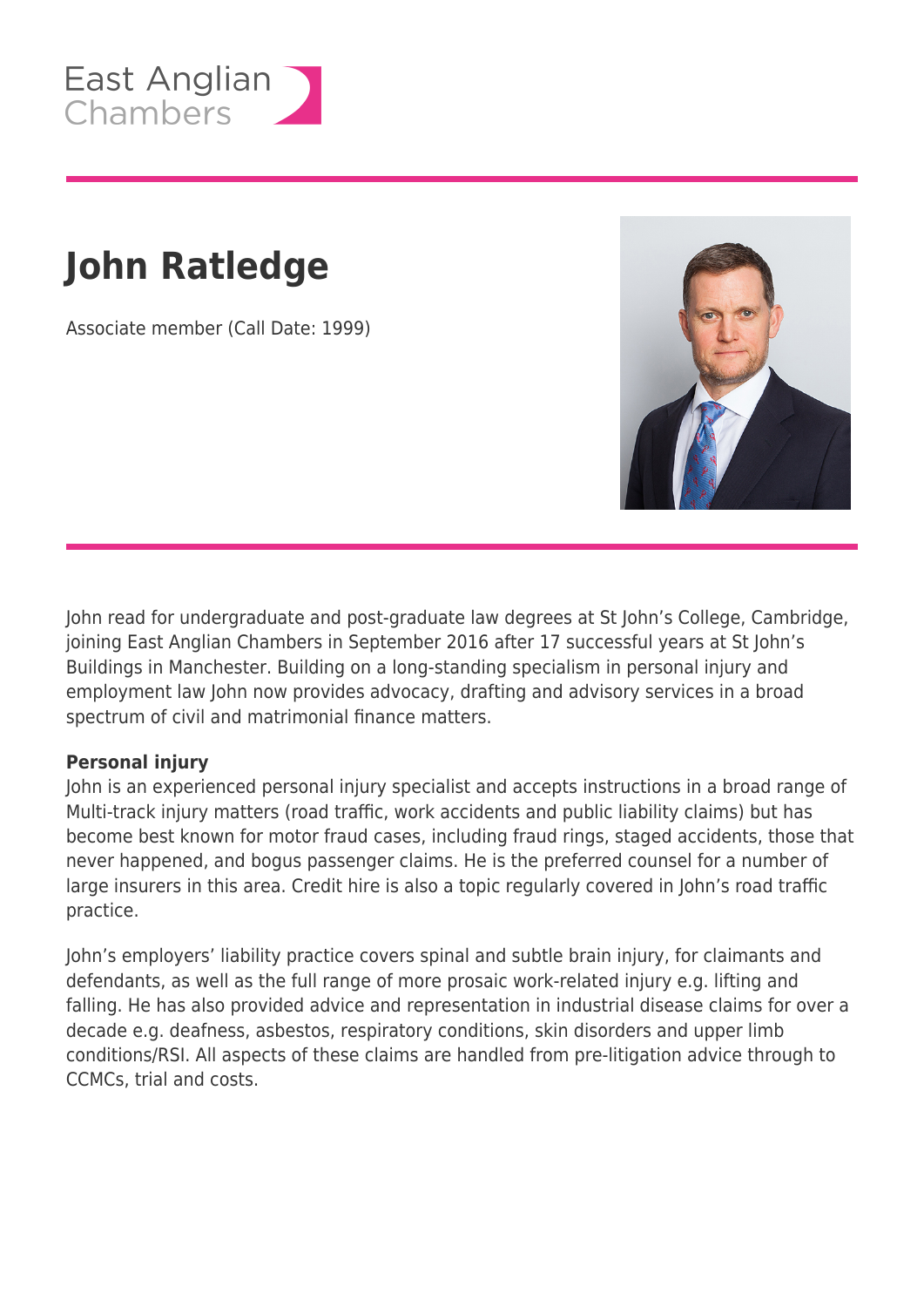## East Anglian Chambers

Public liability claims have recently included fireworks display burns, animal bites and crushes, ice slipping accidents, product liability matters and school claims.

#### **Clinical Negligence**

Claims against the NHS Trusts and other medical practitioners are dealt with by John with most areas of practice and malpractice the subject of regular instructions. By way of example, John recently negotiated a settlement for Claimant at a round table meeting for £300,000.

#### **Employment law**

John is an employment law specialist who provides representation at Tribunal and EAT level for claimants and respondents in dismissal, discrimination and whistleblowing claims. Commercial clients include both private enterprises and PLCs. John is regularly instructed in long, high value discrimination claims with high success rates, one example being an award of nearly £100,000 for a probation officer with depression who was overworked, unsupported and harassed. He recently advised on a whistleblowing claim against a government department, then provided representation at the judicial mediation to achieve a settlement of nearly £300,000. John has represented a broad range of clients from police officers to GPs, tech workers to craftsmen, agricultural workers to lawyers and including clients with significant disabilities requiring sensitivity, understanding and clear communication (e.g. Asperger's, depression and brain injury).

#### **Family matters**

John is now developing an interest in family work. He has experience in matrimonial finance and private law children work.

#### **Broader civil practice**

There is a broad range of services demanded by the East Anglian public and business community. John has provided advice and representation to them on matters including noncompetition injunctions post-employment, interim and final orders restraining parties in neighbour disputes, school entry appeals, directors facing claims from other businesses, contractual matters and property disputes.

John is accredited by the Bar Council to undertake direct public access work.

Away from work he is a keen cricketer and Ironman triathlete. He also runs a property company providing shared homes for professionals in the Norwich area.